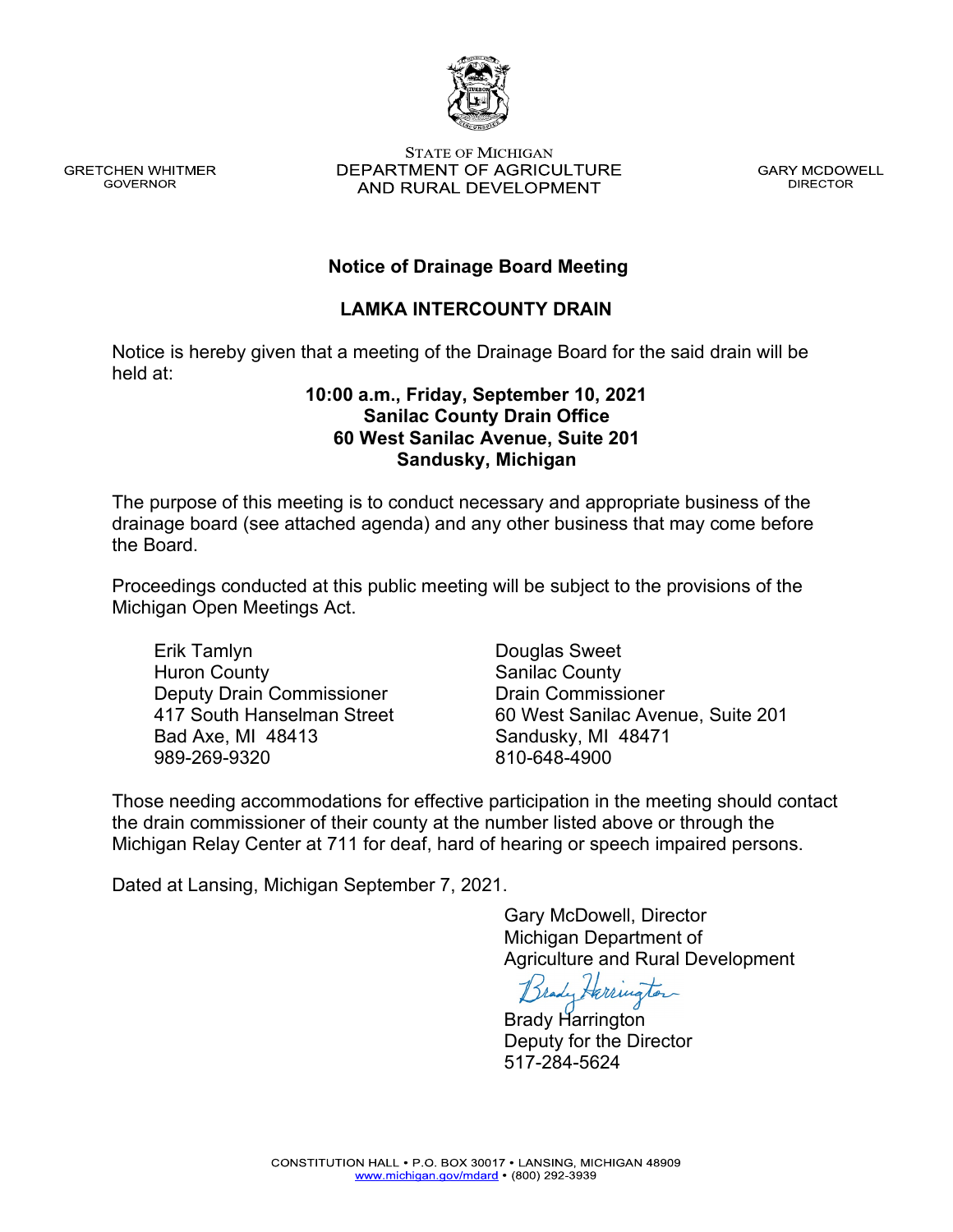www.michigan.gov/mdard • (800) 292-3939

**GRETCHEN WHITMER GOVERNOR** 

**STATE OF MICHIGAN** DEPARTMENT OF AGRICULTURE AND RURAL DEVELOPMENT

**GARY MCDOWELL DIRECTOR** 

September 7, 2021

### **SENT VIA EMAIL**

Mr. Erik Tamlyn Huron County Deputy Drain Commissioner 417 South Hanselman Street Bad Axe, MI 48413

Mr. Douglas Sweet Sanilac County Drain Commissioner 60 West Sanilac Avenue, Suite 201 Sandusky, MI 48471

RE: Lamka Intercounty Drain

Dear Commissioners:

Enclosed is a Notice of Meeting. If accessible, please post it in your office or in your building where other such notices are posted. Also, in accordance with P.A. 528 of the Public Acts of 2012, if your county maintains a website that is accessible to the public, **this notice and agenda** shall be posted on the homepage or on a separate webpage dedicated to public notices.

Also, please prepare an Affidavit of Posting and forward one copy to this office.

Sincerely,

Brady Harrington Environmental Stewardship Division

BLH:jm

**Enclosure**